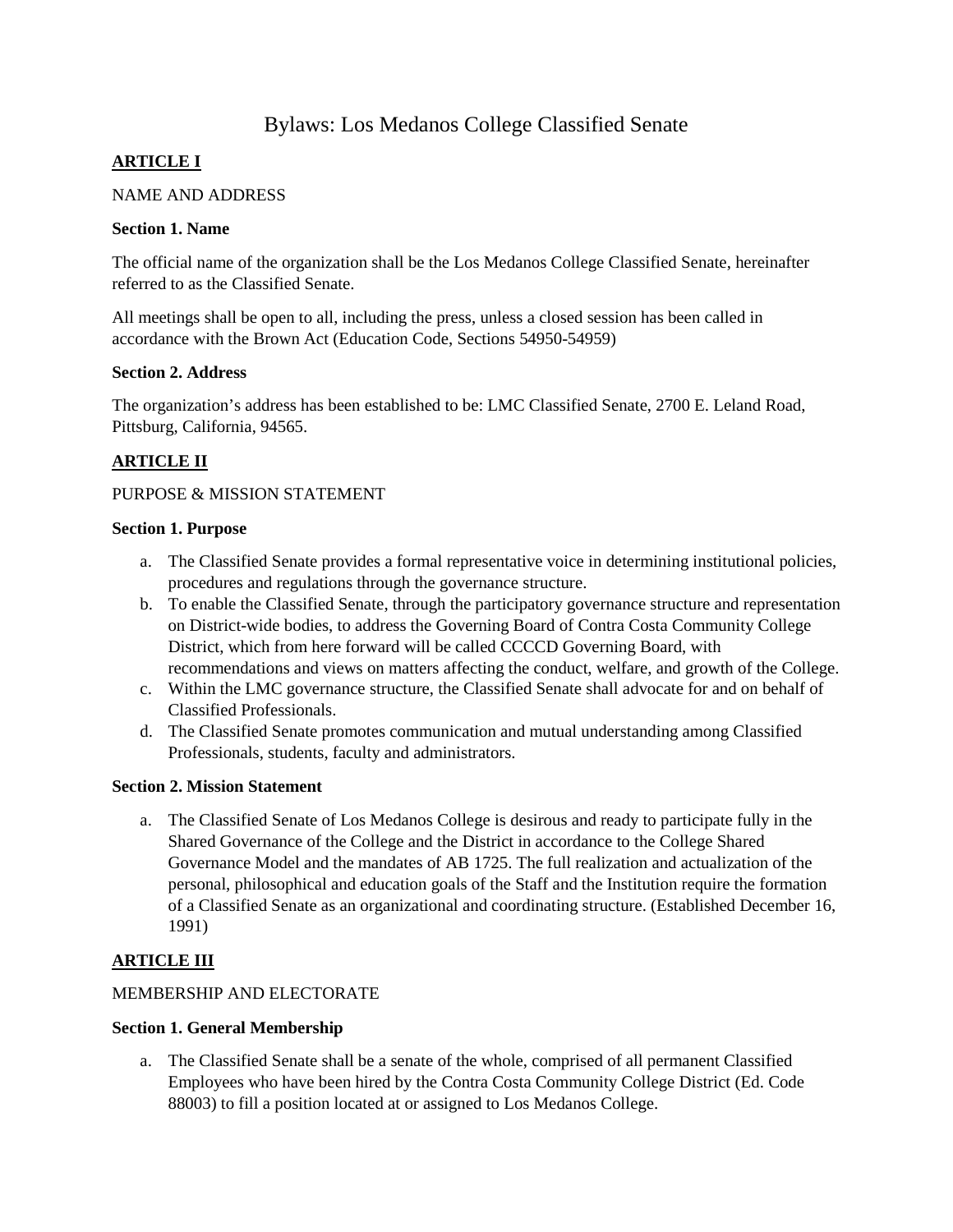b. Confidential and hourly employees of LMC are invited to attend Classified Senate meetings and/or bring topics of concern to Classified Senate Council but do not have voting rights.

### **Section 2. Electorate**

- a. The Electorate has voting rights and shall consist of the LMC Classified Senate Council as defined in Article IV, Section 1.a. and Classified Senate.
- b. Voting members are those defined in Article III, Section 1. a. of these bylaws.

# **ARTICLE IV**

### CLASSIFIED SENATE COUNCIL

#### **Section 1. Organization**

a. The Classified Senate Council, hereinafter referred to as the Council, shall consist of nine (9) members; eight (8) regular elected members, including one (1) Senate President, one (1) Vice President, one (1) Secretary, one (1) Treasurer, and four (4) Council Officers. The ninth (9) member is the Vice President of the bargaining unit.

#### **Section 2. Candidate Qualifications**

a. Each candidate for election to the Council shall be a member of the Classified Senate.

#### **Section 3. Election Procedures**

- a. The Council shall hold yearly elections during Spring semester or as needed to fill vacancies.
- b. The election process shall be the responsibility of the Elections Committee. The Elections Committee will consist of 3 appointed Classified Professionals and stay in effect for twelve months from the time of appointment. While serving on an elections committee, members cannot run for a Senate Council.
- c. The Elections Committee shall follow the procedures and timelines for the election process as provided by Classified Senate, Constitution and bylaws.
- d. A vacancy on the Council will be announced to all Classified Professionals in writing and at a general meeting at least ten (10) days in advance of voting. Members seeking election or reelection will submit their names to the Election Committee.
- e. Confidential ballots will be sent out to all Classified Professionals, collected, and tallied under the supervision of the Election Committee. The results will be announced to the community by the Election Committee in writing and verbally at the next regular meeting.
- f. The Council shall be elected by a majority vote of the Classified Senate, except for the bargaining unit Vice President.
- g. Candidates must meet qualifications as described in Article IV, Section 2 of these bylaws. It shall be the responsibility of the Elections Committee to verify that these conditions have been met.
- h. Candidates will be declared elected to the position if they run unopposed.
- i. In the event of a tie or lack of simple majority there will be a runoff election.
- j. There shall be no proxy votes.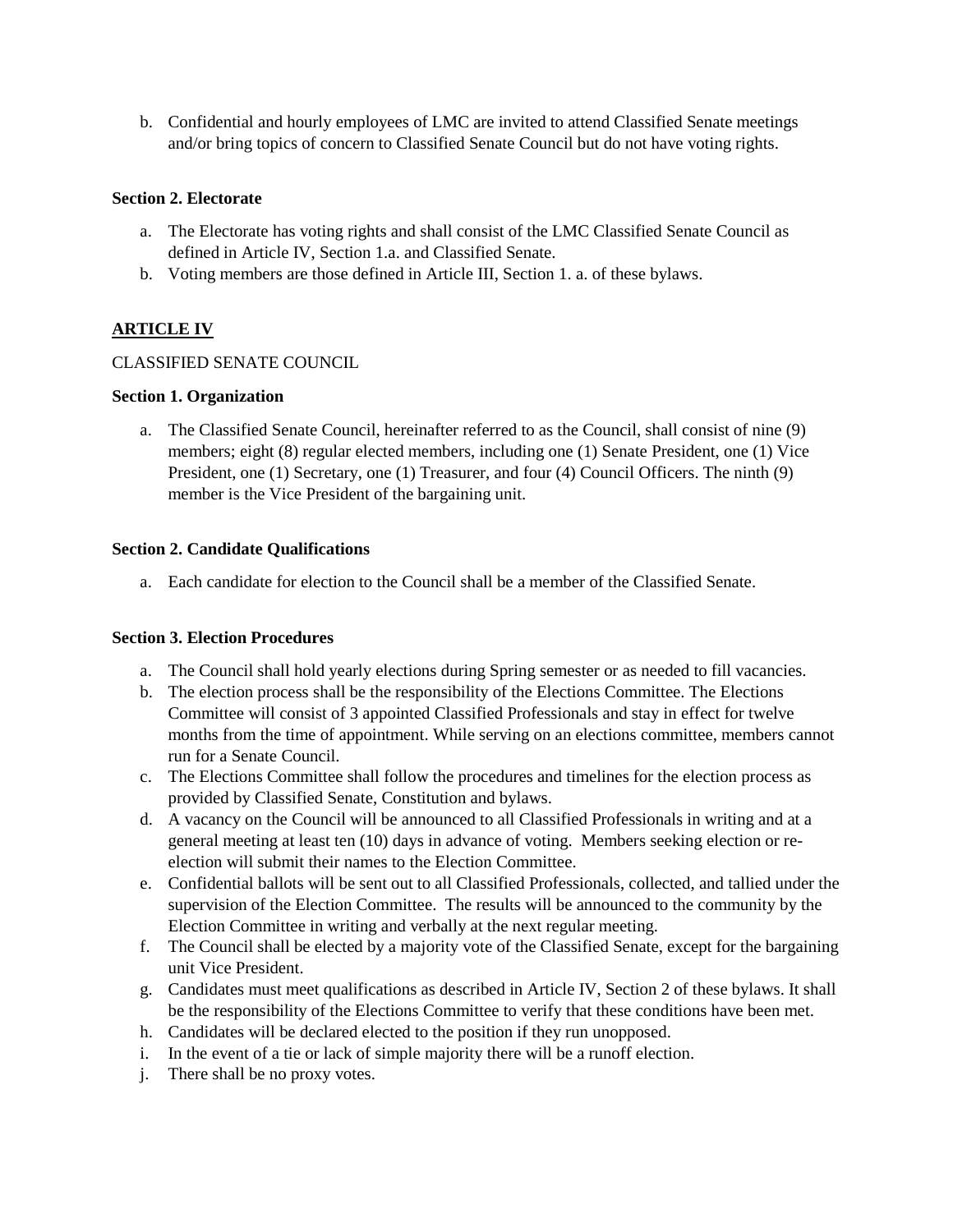### **Section 4. Terms**

- a. Terms of office for Council shall begin at the start of the fiscal year, July 1<sup>st</sup>, of the year elected.
- b. The term of office is two (2) years.
- c. The number of consecutive terms for all Council positions is limited to two (2) terms or four (4) years.
- d. A Council Member may run for and occupy any position not previously occupied for two (2) consecutive terms.
- e. A Council Member who has served two (2) consecutive terms may run for and occupy a previously held council position only after a two (2) year absence from the position.

# **Section 5. Responsibilities**

- a. The President shall:
	- i. Attend all Classified Senate, Council, Shared Governance Council (SGC), Classified Senate Coordinating Council (CSCC) and District Governance Council (DGC) meetings. The Classified Senate President may delegate this duty to a Classified Senate member if the officers are unable to attend.
	- ii. Be responsible for the preparation of the agenda for all meetings after receiving input from Classified Professionals.
	- iii. Preside over Classified Senate meetings and Council meetings.
	- iv. Represent Classified Professionals at Shared Governance Council (SGC), Classified Senate Coordinating Council (CSCC), District Governance Council (DGC) and other college and district committees, meetings and functions.
	- v. Sign approved minutes, along with the Secretary.
	- vi. Sign approved treasurer's report along with the Treasurer.
	- vii. Provide Orientation for new Council Members.
- b. The Vice President shall:
	- i. Attend all Classified Senate, Council, Shared Governance Council (SGC), Classified Senate Coordinating Council (CSCC) and District Governance Council (DGC) meetings.
	- ii. Assist in all duties of the presidency and perform other related duties as assigned by the President.
	- iii. Serve as Interim President during an absence of the President.
	- iv. Succeed to the office of President, upon resignation or removal of President, and serve the remainder of the year.
	- v. Perform the duties of the Secretary or Treasurer in their absence.
- c. The Secretary shall:
	- i. Attend all Classified Senate and Council meetings.
	- ii. Record and post minutes on the Classified Senate website of all Classified Senate and Council meetings. A draft is expected to the President within seven (7) calendar days after the meeting, with a final copy being provided three (3) days before the next Classified Senate/Council meeting.
	- iii. Maintain an archive of all Classified Senate and Council business and correspondence.
	- iv. Sign approved minutes, along with the President.
	- v. Perform such other duties as may be assigned by the President.
- d. The Treasurer shall:
	- i. Attend all the Classified Senate and Council meetings.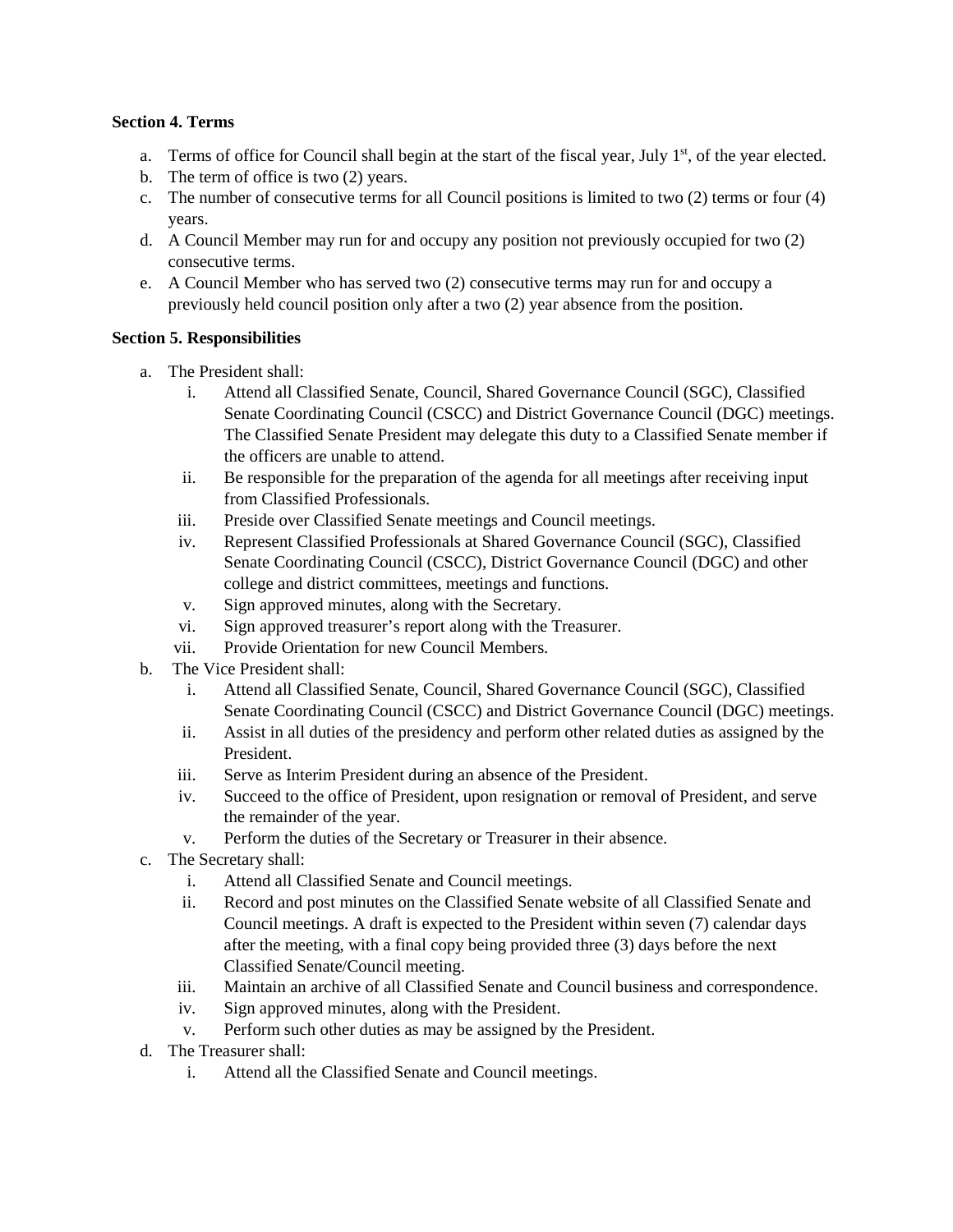- ii. Be responsible for all monetary collections and disbursements relating to the Classified Senate.
- iii. Maintain all records pertaining to the financial status of the Classified Senate.
- iv. Prepare a monthly financial report and financial year-end report to be made available to the Classified Senate.
- v. Perform such other duties as may be assigned by the President.
- e. Council Members shall:
	- i. Attend all the Classified Senate and Council meetings.
	- ii. Participate on standing committees as outlined in these bylaws.
	- iii. Perform such other duties as may be assigned by the President.
- f. The Vice President of the bargaining unit shall:
	- i. Attend all the Classified Senate and Council meetings.
	- ii. Act as a liaison between the bargaining unit and Classified Senate.
	- iii. The Vice President of the bargaining unit may delegate their duties to a union steward including their vote on Classified Senate action items.

# **ARTICLE V**

#### MEETINGS AND PROCEDURES

#### **Section 1. Notice and Place of Meetings**

**a.** All meetings shall be scheduled in advance by the Council except for special circumstances provided for within these Bylaws. The Classified Senate President will determine the place and time for each meeting. Notice of all meetings must be sent at least 72 hours prior to the date of the meeting to all LMC Classified, College President, Academic Senate President, the LMCAS President and the VP - Business and Administrative Services.

#### **Section 2. Classified Senate Meeting Quorum**

**a.** In order to conduct business, a quorum shall be defined as a simple majority of the nine (9) Council members. A quorum is five (5) Council members.

### **Section 3. Council Meetings**

- a. The Council shall meet once a semester and on an as needed basis. All Council meetings shall be open to all LMC Classified Senate members, but no one shall address the Council except at the pleasure of the Council.
- b. In order to conduct business, a simple majority of the nine (9) Council Members must be present. A simple majority is five (5) Council members.

#### **Section 4. Special Meetings**

a. Special meetings may be called by the Classified Senate President, or by a simple majority of the Council, or upon written petition to the Senate President by twenty percent (20%) of the Classified Senate.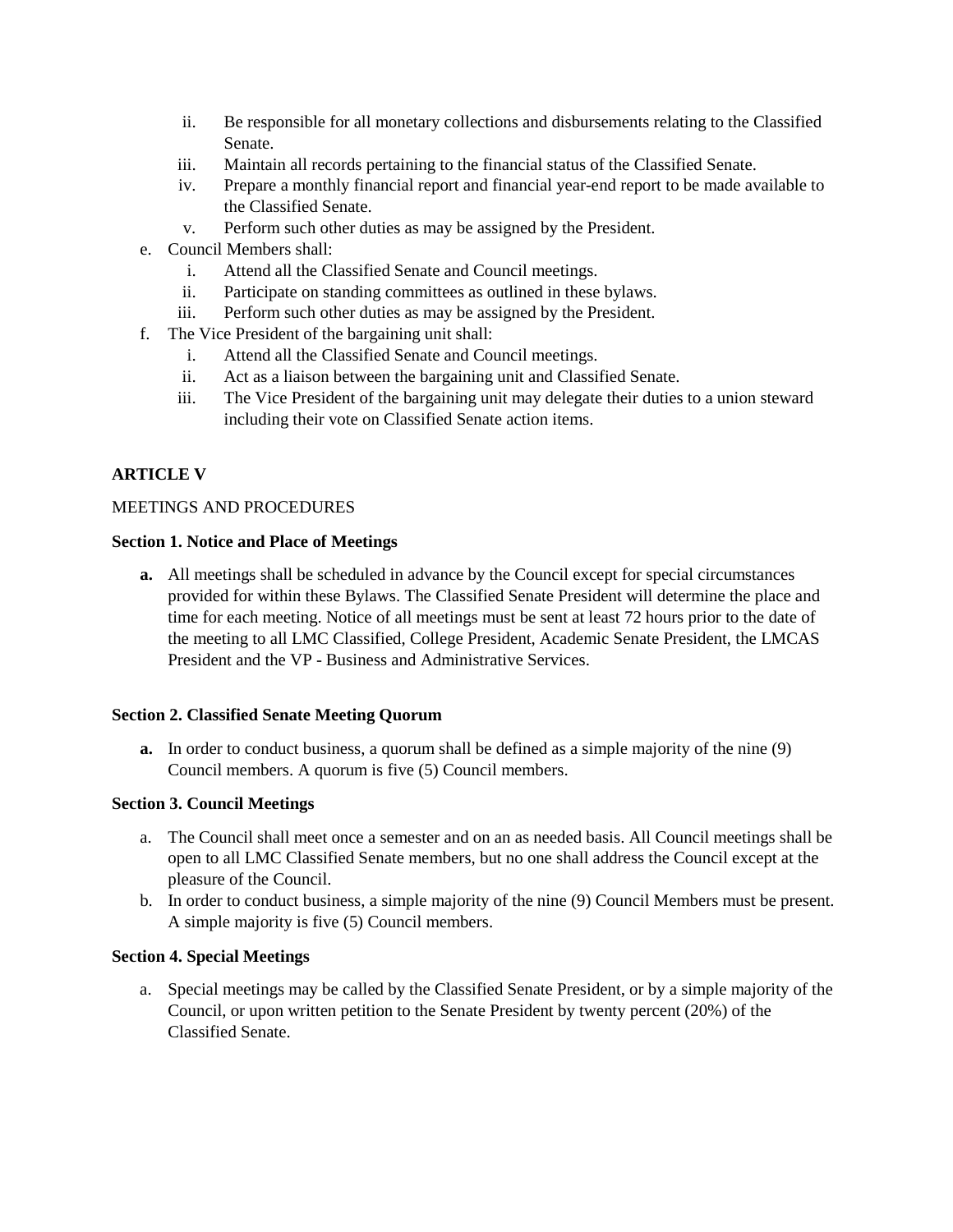#### **Section 5. Meeting Procedures**

a. The Council reserves the right to establish meeting procedures for all Classified Senate meetings. In the absence of specific action by the Council, Robert's Rules of Order (latest edition) shall be the designated parliamentary authority for reference at all LMC Classified Senate meetings.

#### **Section 6. Action without Meeting**

a. The Council may take action(s) that are within its powers and responsibilities as required or needed without a formal meeting. Approval of the action without meeting will be by majority vote of the Council and announced via email notification. Actions shall be filed with the minutes of the next regular Classified Senate meeting.

### **Section 6. Rules of Attendance and Recall**

- a. Any Council member who is unable to attend a meeting is to contact the Senate President four (4) working days prior to the meeting.
- b. Any Council member who misses three (3) meetings within a Classified Senate year may be replaced at the recommendation of the Senate President. (or by a simple majority vote of the council)
- c. Council members may be recalled by a simple majority vote of the Council for reasons of due cause including, but not limited to: (a) nonparticipation in the assigned duties of a Council member (b) non-representation of staff concerns and or (c) misconduct.
- d. Council members who are unable to fulfill their duties should resign. A thirty (30) day written notice is to be given to the Senate President to allow the Council to fill the vacancy.

#### **Section 7. Fiscal Year**

a. The Fiscal Year shall begin on July 1 and end on June 30 of each year.

#### **Section 8. Expenditures**

- a. Requests for funds must be requested at a regularly schedule Classified Senate meeting.
- b. Expenditures of up to \$500 monthly may be made without the approval of the general membership with an annual cap of \$1000. All other expenditures require the approval of the general membership at a regularly scheduled Classified Senate meeting.
- c. Expenditures will comply with Business Procedure 18.04.

#### **ARTICLE VI**

#### SHARED GOVERNANCE COMMITTEES

#### **Section 1. Shared Governance Committees**

a. The Classified Senate shall work with other constituents to establish both standing and ad hoc committees to assist in the development and implementation of policies and procedures relating to classified professionals and to the operational matters of the college, where it does not conflict with union activities.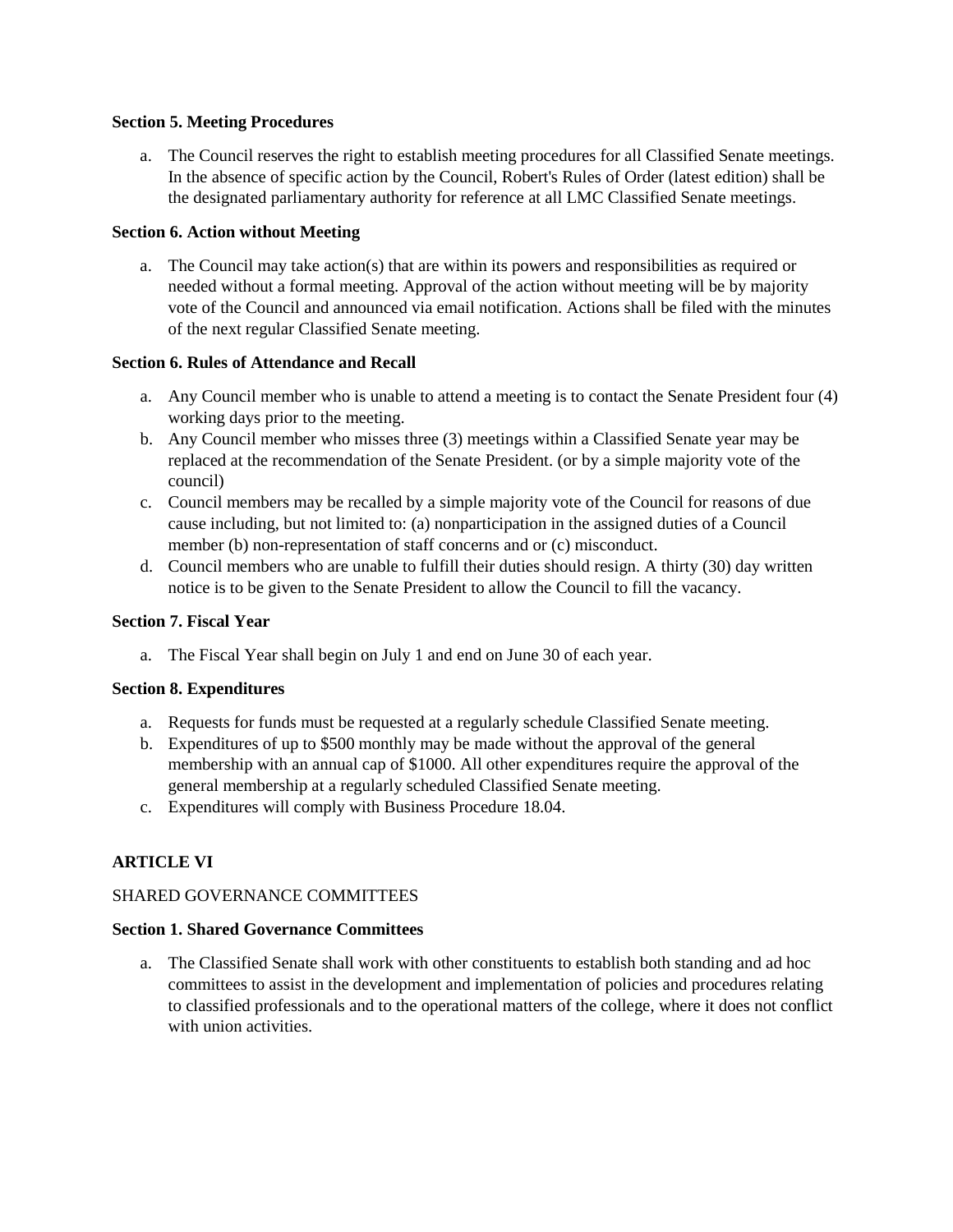#### **Section 2. Shared Governance Membership**

- a. Membership on standing and ad hoc committees is open to all classified professionals who have completed probation.
- b. The Senate President will send an email to all LMC Classified to solicit volunteers for available Classified Senate seats on Shared Governance Committees. The Council will then appoint Classified representatives to the committees.
- c. Classified Senate representatives will serve on Shared Governance Committees for one year.
- d. Each Classified representative on a Shared Governance Committee shall be the voice for the Classified Senate and will need to participate in Classified Senate to know the will of the membership.
- e. A shared governance committee report is to be submitted to the Senate President by one of the representatives of said committee within one week of the meeting.

# **ARTICLE VII**

### STANDING COMMITTEES AND ASSIGNMENTS

#### **Section 1. Standing Committees**

- a. The following standing committees shall perform functions as set forth by the bylaws. Other standing committees may be formed as the need arises by the Council.
	- i. Bylaws & Constitution
	- ii. Elections
	- iii. Scholarship Selection
	- iv. Fundraising
	- v. JobLinks

#### **Section 2. Committee Membership**

- a. Unless otherwise specified herein, the President shall, as soon as possible after his/her election, appoint the chairperson(s) and members of the standing committees. These appointments shall be subject to the ratification of the Council. The Council shall determine the number of members to be appointed to each committee except as otherwise provided herein.
- b. Membership on standing committees is not limited to the Council members.
- c. There shall be a minimum of one Council member on each of the standing committees.
- d. The Senate President shall be a non-voting ex-officio member of all committees except the Elections Committee.

#### **Section 3. Standing Committee Quorum:**

- a. In order to conduct business, a quorum shall be defined as a simple majority of the Standing Committee members present for a meeting. For the purpose of making motions and voting on business items in a meeting, it shall require a simple majority of those present for approval.
- b. In the event of a tie the President as the ex-officio member will vote to break the tie.

#### **Section 4. Standing Committee Reports**

a. Standing Committee Chairs will prepare a written report to be mailed to the President one (1) week prior to each Classified Senate Meeting.